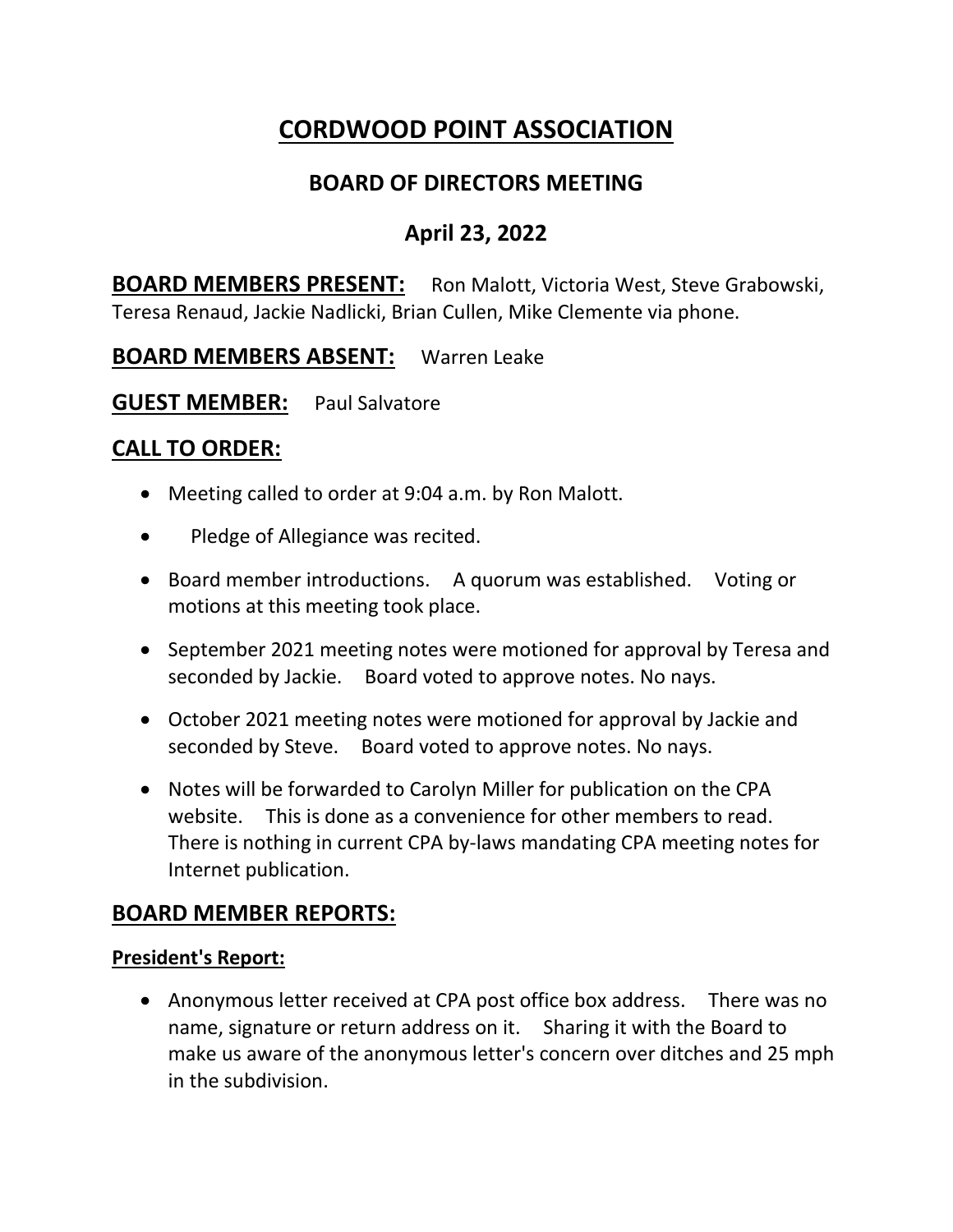- Board Member Warren Leake had to resign due to health issues.
- There are three openings on the CPA Board to fill: Sandy Flowers, Warren Leake and Pat Mitchell have all vacated.
- Lynn Bell gave Ron a name list of potential people who might be interested in joining the board. Jackie has the list and will contact the potential candidates to see if they are interested or not.

#### **Vice President's Report:**

- Ron and Brian encourage Board members and residents to attend the Benton Township meetings to keep Cordwood Point "presence and pressure on" so they do not forget about us.
- Benton Township's website does not mention any more work to be done in Cordwood Point for another five years.
- Road commission budget has been cut which also means road maintenance will be decreased. This affects the ditches. Members noted that clogged ditches lead to standing water making it prime mosquito breeding areas, etc. health hazards.
- The flooding overflow, crack and potholes forming on Straitsview noted.
- Residents can also help by keeping ditches clean by removing debris or mosquito dunks. Perhaps put this in CPA newsletter.
- Benton Township blight ordinance passed.
- County moves at a different pace than Townships.
- Brian mentioned residents "hoarding vacant lots in not developing them by sitting on them, denying CPA funds, and that folks that do so should pay per lots owned". Jackie notes that some people do this to create space and privacy, not "hoard". Idea to be discussed further at other meetings.

### **Secretary's Report:**

- Working on newsletter has commenced. Board members to submit materials.
- Carolyn Miller removed Board members phone numbers from the website per member's request and Board approval.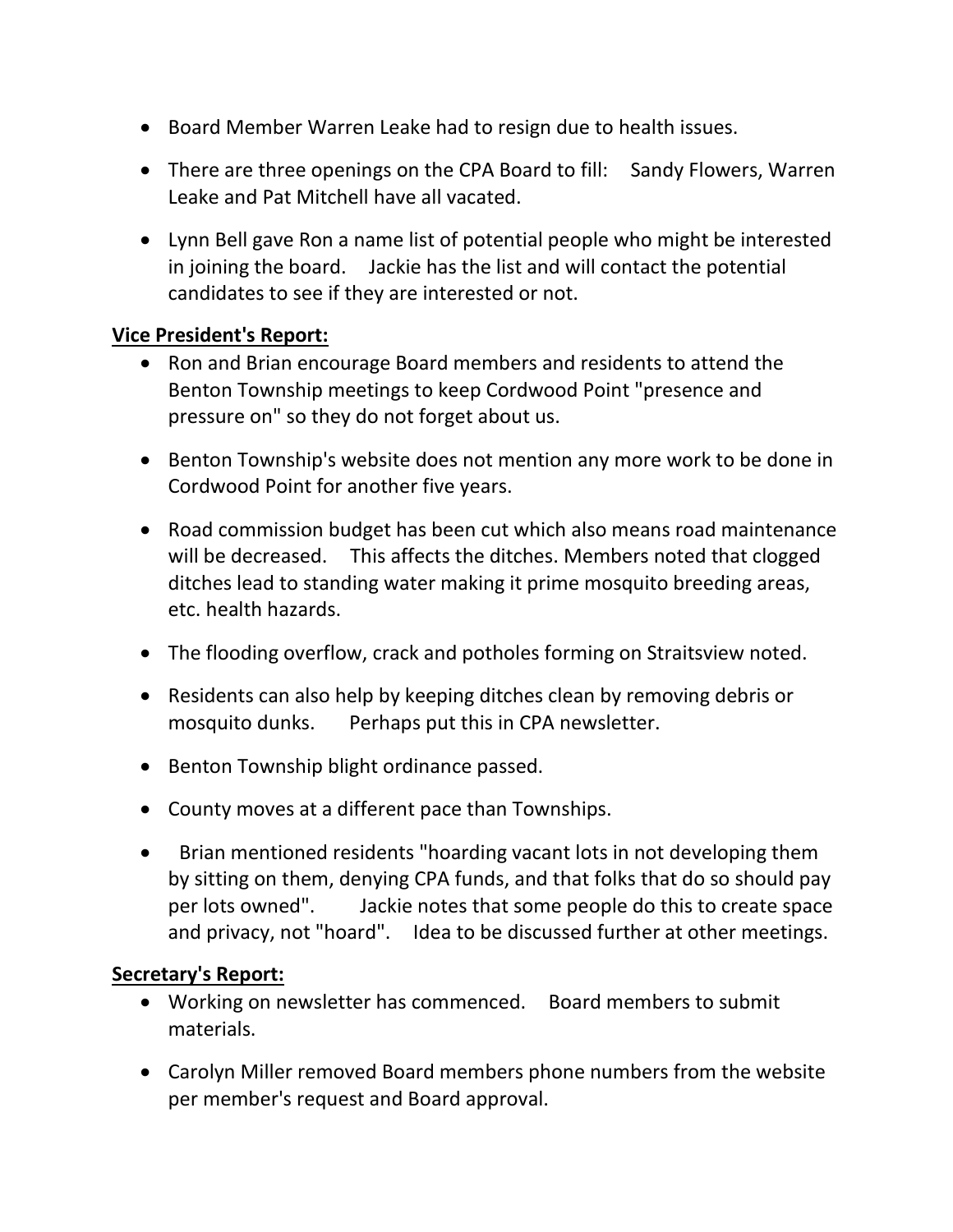#### **Treasurer's Report:**

- Many thanks to Ron for going to the Post Office to get CPA mail!
- Working with PNC Bank and Jordan Hoag to get the CPA annual dues electronic payment system working as a convenient way for residents to pay. There is a \$2 convenience fee on top of annual dues amount. Link will be put on CPA website [\(www.cordwoodpt.org\)](www.cordwoodpt.org). It should be up and running by May 16, 2022. We can always cancel it if it does not work out.
- Pam Bailey emailed about how to handle property transfer and pay late dues upon the death of her husband Gary who left no will. (Lot 514, 14251 Larchway Ct.) Total amount owed to the Association at this time (through the 2021 fiscal year) is \$860.00. The yearly Association dues for most of those unpaid years was \$40 per year with a \$25 late fee (\$65 total/year). Gary received many notices from CPA through regular and certified mail. Ron advised she contact an attorney for advice on how to handle property transfer to her name.
- This upcoming foreclosure auction of Juillet property on Linden (owes \$390) that I found on Trulia and Zillow. The auction is 4/1/22.
- Received a check for \$260 back dues for the Brown's that own lot 75 on Cordwood Trail. Lot is up for sale.
- 38 owners owe some dues out of a total of 321 residents.
- Of the 38, 14 owe just 2021 (\$65) and 5 owe two years (\$130).
- 90% of CPA owners are up to date on dues. Great news!
- Received a check for \$160 from Sherri Kovach for past due dues for lot #331 under Keith Kovach (relation uncertain). She sites years: 2022, 2021, 2020 and 2019. Ms. Kovach sent an email to CPA Treasurer asking to drop late fees due to "unemployment and hardship due to Covid".
- Paul Salvatore said he was once a debt collector and that interest is usually paid off first by those who owe but also a responsible thing for those who owe to communicate if they are in trouble so some payment plan could be worked out. 27 transactions since June 2021. Paul Salvatore noted "Kovach notified multiple times about late fees and dues owed without a response".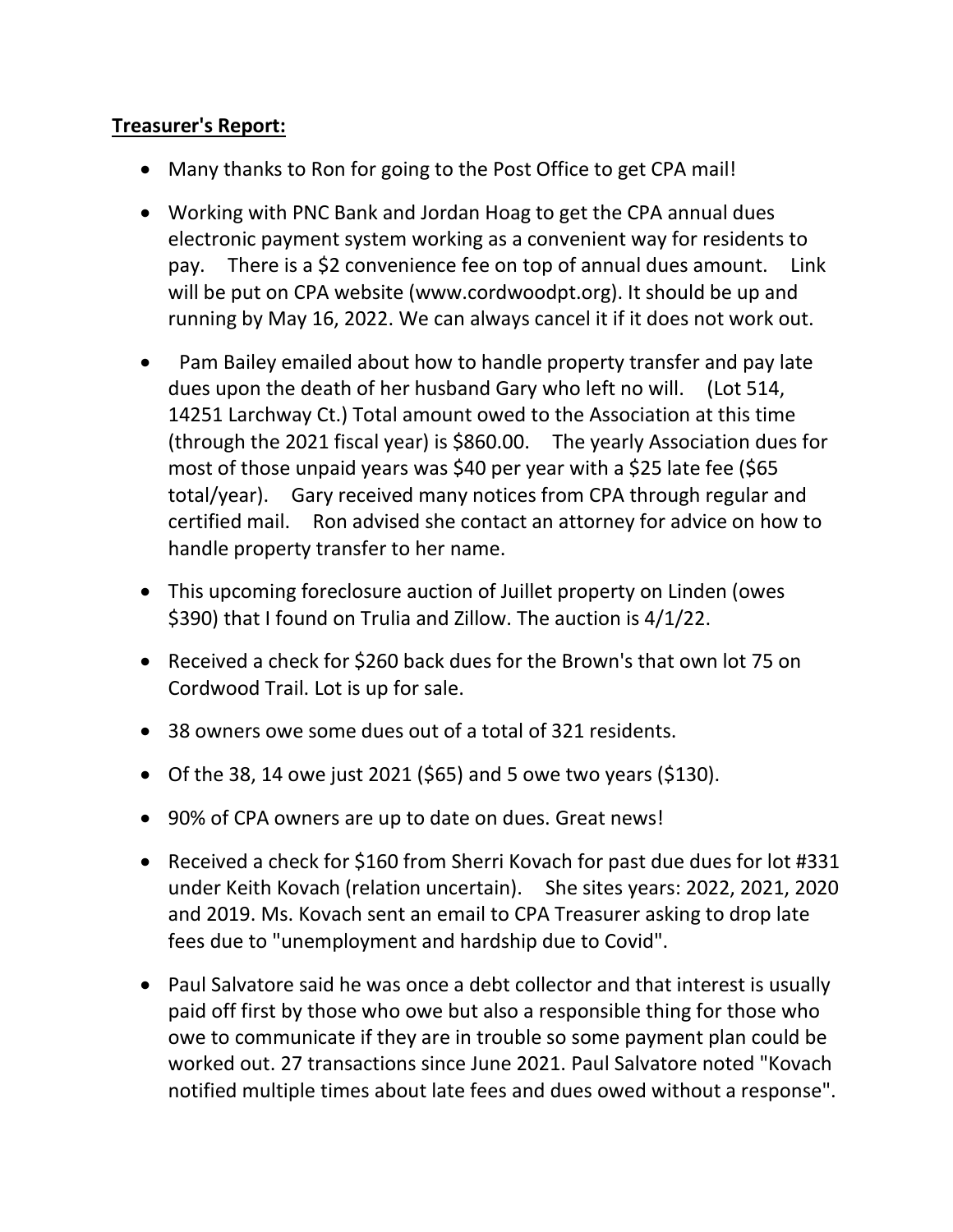- Board took a vote to drop the \$25 late fee for the 2021 fiscal year because of the check Ms. Kovach sent in March 2022. No nays. Board agreed not to drop all the fees as it would set a precedence of slippery slope. This reduces amount from \$230 to \$205.
- Next year's CPA Budget approved by Board vote. No nays.
- Annual dues \$40 payments for the 2022 fiscal year are to be postmarked by the end of June, 2022 or a \$25 late fee will be added to dues if postmarked after June 30, 2022.

# **COMMITTEE REPORTS:**

**Parks:** Terry France has refused to sign a contract regarding money and his continuing CPA park maintenance. He has been paid \$750 twice for his work. Mr. France has been vague about a park maintenance schedule and what specific chores he does when the Board has asked.

Jackie suggested Brian Elenbaas as a potential back up. Bryan had done a lot of yard work, snow removal, grounds maintenance for many years for many CPA residents. She will contact him to see if he is interested in CPA park maintenance.

**Buildings and Grounds:** Kudos and thanks to Steve for installing the new energy efficient LED lights in and around the Clubhouse and subdivision. This saves all of us money and energy. Noted that Mr. Kline has been a big help. Straitsview Cordwood Subdivision sign was blown over by wind, put back up and stabilized.

**Social:** Lisa Rankin emailed Board members requesting that social events and gatherings be allowed again at the Clubhouse and to see if Covid restrictions could be lifted.

**Welcome:** None. New residents have moved into CPA. Welcome Committee will be notified to send our new neighbors Welcome to CPA packets.

### **OLD BUSINESS:**

- Board voted unanimously to remove Covid restrictions to allow gatherings at the Clubhouse again. No nays.
- No recent contact from Ryan Woods nor has he removed the RV from the Cedarhurst lot. Klinks Recycle said they could remove it. Ron will contact Woods to get permission to remove RV by June 2022. Board agrees.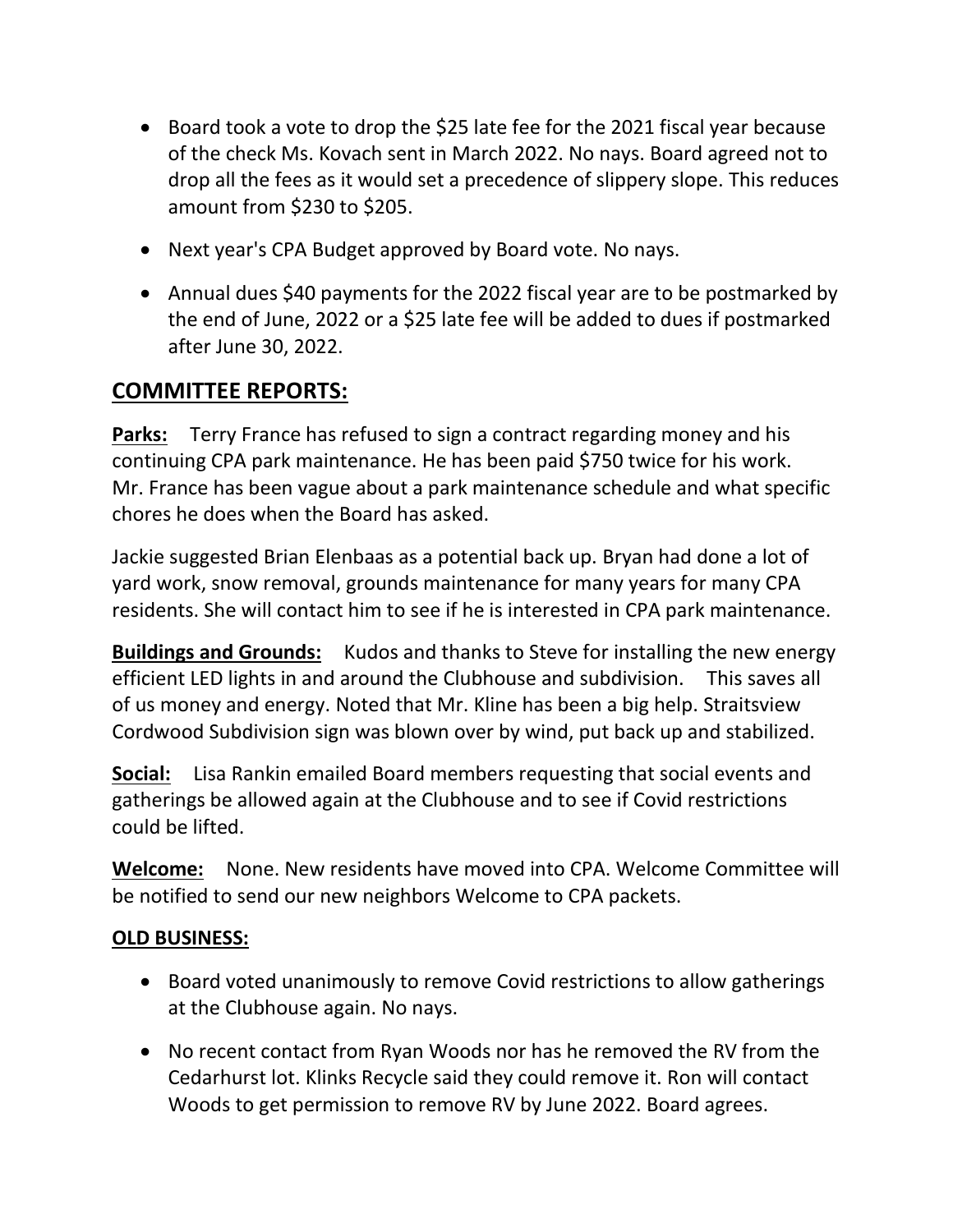- Resident complaint about 9181 Cordwood Trail "eyesore" property where it is said owner sells plants. Plastic plants, flower pots, junk scattered about noted. Letter should be sent to resident concerning issue.
- Potential blight properties to be brought to Benton Township attention: Stoyk property on 14210 Birchall Court where no action was taken by Health Department despite complaints; Ryan Woods at 9120 Cedarhurst Ryan on RV, and 9181 Cordwood Trail (letter to be sent).
- Discussed assessing annual fees per lots owned as some people own multiple lots. Many associations have no amenities charge far more than CPA does (a member quoted some at \$300 plus). Paul Salvatore asked if he would have to make two payments since his house sits on two lots. Ron said yes. Idea of increasing annual dues versus number of lots owned: This will be brought up at the annual meeting, put in the CPA newsletter, and have further discussion by the Board.

#### **NEW BUSINESS:**

- Jackie noted that it would be a wise idea to maintain and have a list of people who have Clubhouse keys. Suggested fee of \$5.00 for a key can be purchased at the Annual meeting which can be refunded when resident moves out of CPA returning key. A \$15 charge for lost keys suggested. Will discuss this idea further at next meeting.
- Dog nuisance complaint over Jackie Nadlicki's second dog. Emails sent by complainant to all board members and a text to CPA President. Neighbor three lots down complained dog keeps getting loose causing a nuisance. Jackie states dog is very strong and has broken several leashes. Dog very excitable when he spots wildlife...chase is on! Several foxes also living in area. A stronger cable and leash system has been installed to prevent escape. What dog doesn't like to chase? A board member volunteered to go assess situation.
- Dumpster rental. Sign-up sheet for residents wanting to discard items. Dumpster would be for CPA residents only perhaps on a weekend. This would have to be monitored to prevent improper use. 40-yard dumpster suggested. Jackie will call around to various disposal companies to get price quotes. What will be allowed (such as hazardous waste or not) will be discussed at next meeting.